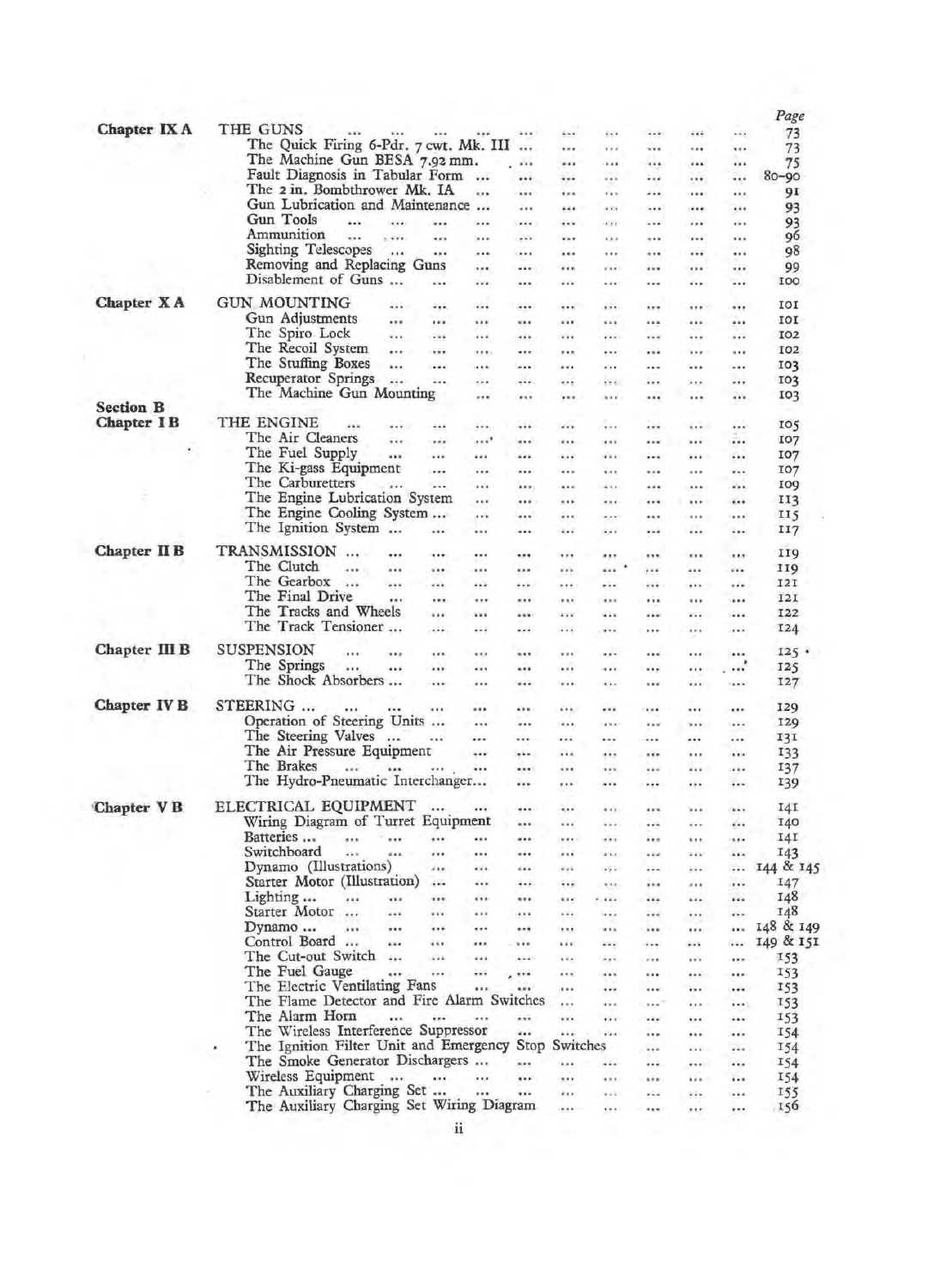

ōI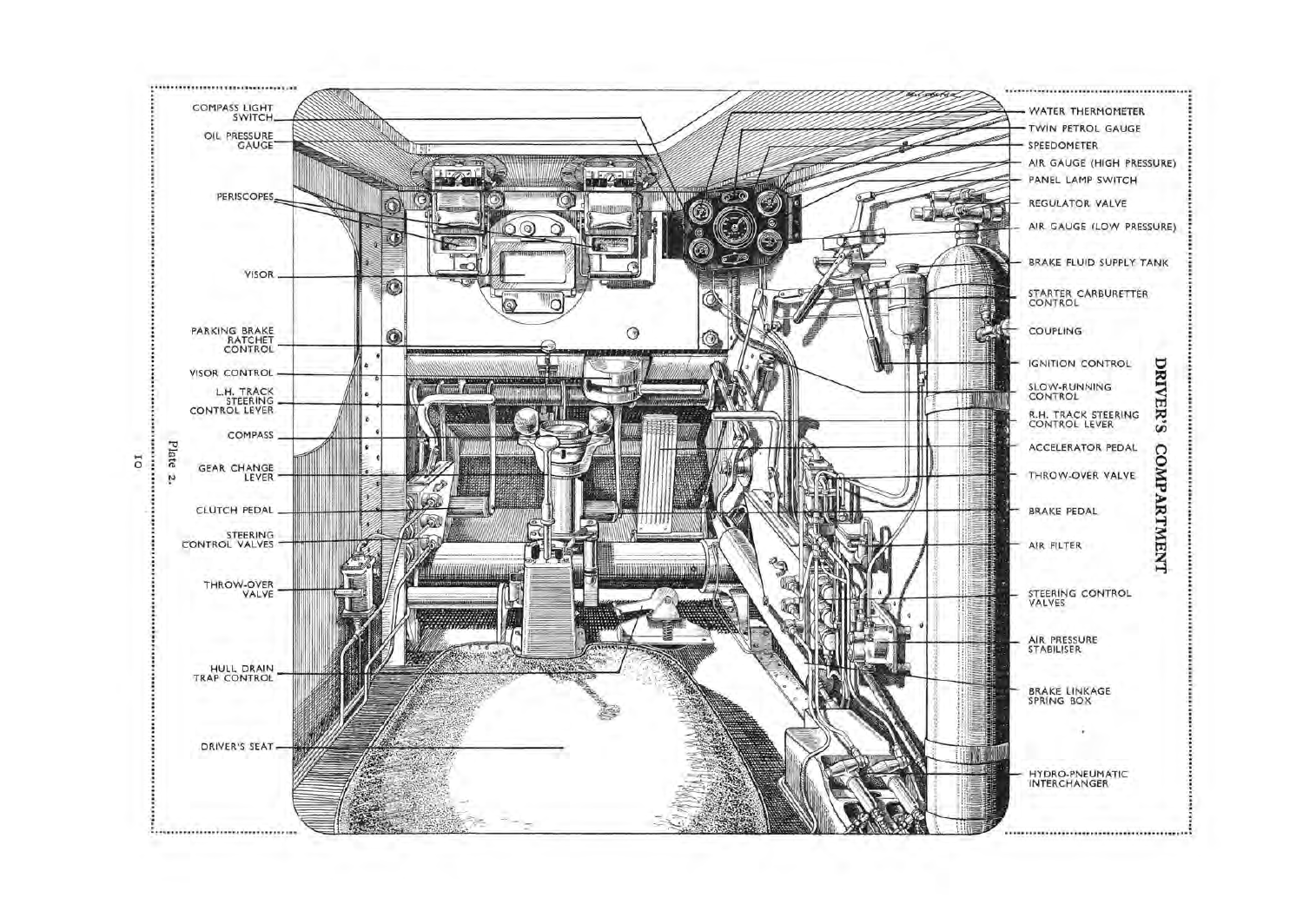## GEARBOX (see Plate 25, page 120)

## Adjustments

The selector rods and forks should frequently be tested for slackness and the various connecting pins should be tested for wear and renewed if necessary.

The adjustment of the selector rods and cables is made in two places. The first will be found in the forward compartment under the driver's seat.

Three barrel nuts, with locking nuts linking three rods with right- and left-hand threads, will be seen. These can be dealt with by a long tommy bar, the adjustment being made either way as required, and then locked again. The left-hand adjuster deals with the control for 3rd and 4th speeds, the middle adjuster with 1st and 2nd, and the right-hand one with the reverse gear.

There is a further adjustment at the right-hand end of the selector rod housing in the gearbox which consists of two forked ends with a collar screwed internally with a  $\frac{1}{2}$  in. B.S.F. right-hand thread.

These fork ends are connected by an adjusting rod carrying two  $\frac{1}{2}$  in. B.S.F. lock nuts and screwed  $\frac{1}{2}$  in. B.S.F. except for the centre portion.

To adjust, slacken one lock nut and remove the pin from one jaw of the fork, then screw the fork in or out on the adjusting rod as required.

Tighten the lock nuts securely and replace the pin after adjustment.

## Maintenance of Gearbox

The oil level should be checked daily by means of the dipstick, which is incorporated in the gearbox vent on the left centre of the box (see Fig. 13, page 37)·

The gearbox and steering units have a common oil system, the capacity of which is eight gallons; to top-up, add Hypoid 80 oil in equal amounts through each of the filler plugs which are located on the top of each steering box.

The system should be completely drained every 1000 miles through the drain plugs in the bottom of each of the three castings.

Access plates are provided in the floor of the hull to give access to these drain plugs (see Plate 3).



The lubrication system of the gearbox and steering units.